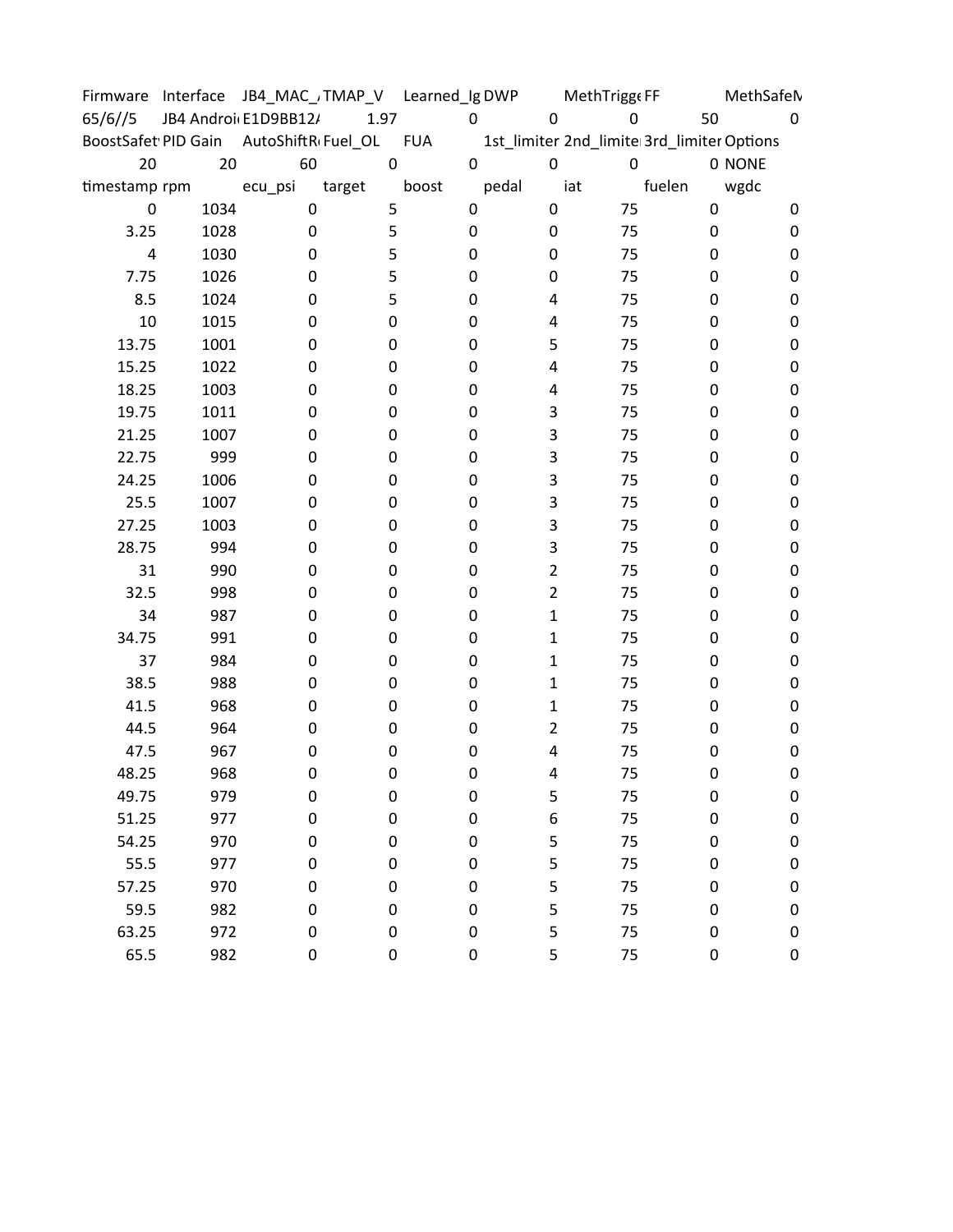|          | MethAdd MethScale MethPSI VIN |                  |                          |                  | E85_Setup VFF_Offset |                 | fuel_30 | fuel_35   |
|----------|-------------------------------|------------------|--------------------------|------------------|----------------------|-----------------|---------|-----------|
| 0        | $\boldsymbol{0}$              |                  | 0 9C57JB035 NONE         |                  | 150                  |                 | 0       | $\pmb{0}$ |
|          | N20_TMAP6CylMode LastSafety   |                  |                          | duty_15          |                      | duty_20 duty_25 | duty_30 | duty_35   |
| 0        | $\pmb{0}$                     | $\pmb{0}$        |                          | 50               | 50                   | 50              | 50      | 50        |
| throttle | $fp_h$                        | $ign_1$          | avg_ign calc_torquttrims |                  |                      | dme_bt          | meth    | $fp_l$    |
| 4        | 0                             | 0.5              | $\pmb{0}$                | $\mathbf 0$      | 40                   | $\pmb{0}$       | 0       | 0         |
| 4        | 0                             | 0.5              | 0                        | 0                | 40                   | $\pmb{0}$       | 0       | $\pmb{0}$ |
| 4        | 0                             | 0.5              | 0                        | 0                | 40                   | 0               | 0       | 0         |
| 4        | 0                             | 0.5              | 0                        | 0                | 41                   | 0               | 0       | 0         |
| 4        | 0                             | 0.5              | 0                        | 0                | 42                   | 0               | 0       | 0         |
| 4        | 0                             | 0.5              | 0                        | 0                | 42                   | 0               | 0       | 0         |
| 4        | 0                             | 0.5              | 0                        | 0                | 42                   | 0               | 0       | $\pmb{0}$ |
| 4        | 0                             | 4.7              | 0                        | 0                | 42                   | 0               | 0       | 0         |
| 4        | 0                             | 7.7              | 0                        | 0                | 43                   | 0               | 0       | 0         |
| 4        | 0                             | 6.7              | 0                        | 0                | 43                   | 0               | 0       | 0         |
| 4        | 0                             | 4.8              | 0                        | 0                | 43                   | 0               | 0       | 0         |
| 4        | 0                             | $5.2$            | 0                        | 0                | 43                   | 0               | 0       | $\pmb{0}$ |
| 4        | 0                             | 5.3              | 0                        | 0                | 44                   | 0               | 0       | 0         |
| 4        | 0                             | 5.3              | 0                        | 0                | 44                   | 0               | 0       | 0         |
| 4        | 0                             | 4.3              | 0                        | 0                | 44                   | 0               | 0       | 0         |
| 4        | 0                             | 2.5              | 0                        | 0                | 44                   | 0               | 0       | 0         |
| 4        | 0                             | 2.2              | 0                        | 0                | 44                   | 0               | 0       | 0         |
| 4        | 0                             | 2.2              | 0                        | 0                | 44                   | 0               | 0       | 0         |
| 4        | 0                             | 1.6              | 0                        | 0                | 44                   | 0               | 0       | 0         |
| 4        | 0                             | 1.6              | 0                        | 0                | 44                   | 0               | 0       | $\pmb{0}$ |
| 4        | 0                             | $\boldsymbol{0}$ | 0                        | 0                | 44                   | 0               | 0       | 0         |
| 4        | 0                             | 0                | 0                        | 0                | 44                   | 0               | 0       | 0         |
| 4        | 0                             | $\mathbf 0$      | 0                        | 0                | 44                   | 0               | 0       | 0         |
| 3        | 0                             | 0.4              | 0                        | 0                | 44                   | 0               | 0       | 0         |
| 4        | 0                             | 8.4              | 0                        | 0                | 44                   | 0               | 0       | 0         |
| 4        | 0                             | 8.4              | 0                        | 0                | 44                   | 0               | 0       | $\pmb{0}$ |
| 4        | 0                             | 15.4             | 0                        | $\boldsymbol{0}$ | 44                   | 0               | 0       | 0         |
| 4        | 0                             | 18.6             | $\pmb{0}$                | $\mathbf 0$      | 44                   | 0               | 0       | $\pmb{0}$ |
| 4        | 0                             | 18.3             | 0                        | 0                | 44                   | 0               | 0       | 0         |
| 4        | 0                             | 18.9             | 0                        | 0                | 44                   | 0               | 0       | $\pmb{0}$ |
| 4        | 0                             | 16.8             | 0                        | $\mathbf 0$      | 44                   | 0               | 0       | $\pmb{0}$ |
| 4        | 0                             | 16               | 0                        | 0                | 44                   | 0               | 0       | 0         |
| 4        | 0                             | 15.3             | 0                        | $\pmb{0}$        | 44                   | 0               | 0       | $\pmb{0}$ |
| 4        | 0                             | 15.2             | 0                        | $\pmb{0}$        | 44                   | 0               | 0       | 0         |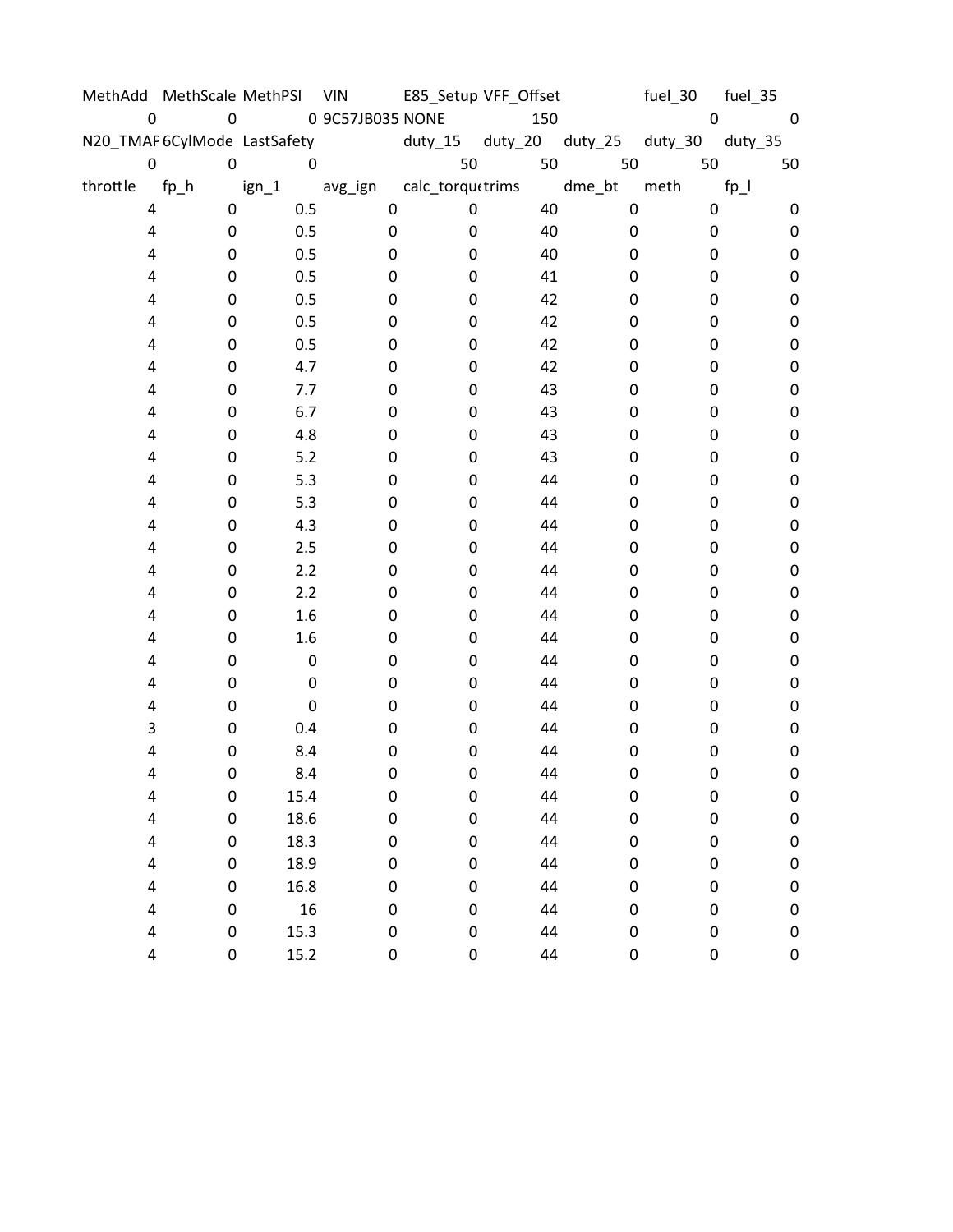| fuel_40     |                                         |                  | fuel_45  fuel_50  fuel_55  fuel_60  fuel_65  fuel_70  map6_15  map6_20 |             |                 |             |                |             |
|-------------|-----------------------------------------|------------------|------------------------------------------------------------------------|-------------|-----------------|-------------|----------------|-------------|
| $\mathbf 0$ | $\mathbf 0$                             | $\pmb{0}$        | $\pmb{0}$                                                              | $\mathbf 0$ | $\pmb{0}$       | $\mathsf 0$ | $\overline{2}$ | 3           |
|             | duty_40 duty_45 duty_50 duty_55 duty_60 |                  |                                                                        |             | duty_65 duty_70 |             |                | et_enabled  |
| 50          | 50                                      | 50               | 50                                                                     | 50          | 50              | 50          |                | $\mathbf 0$ |
| afr         | gear                                    | ff               | load                                                                   | clock       | map             | afr2        | $ign_2$        | $ign_3$     |
| 15.5        | 3                                       | $\boldsymbol{0}$ | 0                                                                      | 9           | $\overline{2}$  | 15.1        | 0              | 0.5         |
| 15.7        | 3                                       | $\pmb{0}$        | 0                                                                      | 9           | $\overline{2}$  | 15.1        | 0              | 0.5         |
| 15.7        | 3                                       | 0                | 0                                                                      | 9           | $\overline{2}$  | 15.1        | 0              | 0.5         |
| 15.7        | 3                                       | 0                | 0                                                                      | 9           | $\overline{2}$  | 15.1        | 0              | 0.5         |
| 15.6        | 3                                       | 0                | 0                                                                      | 9           | $\overline{2}$  | 15.1        | 0              | 0.5         |
| 15.6        | 3                                       | 0                | 0                                                                      | 9           | $\overline{2}$  | 15.1        | 0              | 0.5         |
| 15.5        | 3                                       | 0                | 0                                                                      | 9           | $\overline{2}$  | 15          | 0              | 0.5         |
| 15.3        | 3                                       | 0                | 0                                                                      | 9           | $\overline{2}$  | 14.9        | 0              | 0.5         |
| 15.4        | 3                                       | 0                | 0                                                                      | 8           | $\overline{2}$  | 14.9        | 0              | $10.1\,$    |
| 15.4        | 3                                       | 0                | 0                                                                      | 8           | $\overline{2}$  | 14.9        | 0              | 7.9         |
| 15.3        | 3                                       | 0                | 0                                                                      | 8           | $\overline{2}$  | 14.7        | 0              | 6.1         |
| 15.3        | 3                                       | 0                | 0                                                                      | 8           | $\overline{2}$  | 14.7        | 0              | 5.4         |
| 15.2        | 3                                       | 0                | 0                                                                      | 8           | $\overline{2}$  | 14.7        | 0              | 5.1         |
| 15.2        | 3                                       | 0                | 0                                                                      | 8           | $\overline{2}$  | 14.7        | 0              | 5.1         |
| 15.2        | 3                                       | 0                | 0                                                                      | 8           | $\overline{2}$  | 14.7        | 0              | 5.8         |
| 15.2        | 3                                       | 0                | 0                                                                      | 8           | $\overline{2}$  | 14.7        | 0              | 3.9         |
| 15.2        | 3                                       | 0                | $\pmb{0}$                                                              | 8           | $\overline{2}$  | 14.7        | 0              | 2.8         |
| 15.2        | 3                                       | 0                | 0                                                                      | 8           | $\overline{2}$  | 14.7        | 0              | 1.4         |
| 15.1        | 3                                       | 0                | $\pmb{0}$                                                              | 8           | $\overline{2}$  | 14.6        | 0              | 1.4         |
| 15.1        | 3                                       | 0                | 0                                                                      | 8           | $\overline{2}$  | 14.6        | 0              | $\pmb{0}$   |
| 15.1        | 3                                       | 0                | 0                                                                      | 8           | $\overline{2}$  | 14.6        | 0              | 0.2         |
| 15.1        | 3                                       | 0                | 0                                                                      | 9           | $\overline{2}$  | 14.6        | 0              | $\pmb{0}$   |
| 15.1        | 3                                       | 0                | 0                                                                      | 9           | $\overline{2}$  | 14.6        | 0              | $\pmb{0}$   |
| 15.2        | 3                                       | 0                | 0                                                                      | 9           | $\overline{2}$  | 14.6        | 0              | $\pmb{0}$   |
| 15.2        | 3                                       | 0                | 0                                                                      | 8           | $\overline{2}$  | 14.6        | 0              | 0.3         |
| 15.3        | 3                                       | 0                | 0                                                                      | 8           | $\overline{2}$  | 14.6        | 0              | 8.5         |
| 15.3        | 3                                       | 0                | 0                                                                      | 8           | $\overline{2}$  | 14.6        | 0              | 9.2         |
| 15.3        | 3                                       | $\pmb{0}$        | 0                                                                      | 8           | $\overline{2}$  | 14.6        | 0              | 15          |
| 15.2        | 3                                       | $\pmb{0}$        | $\pmb{0}$                                                              | 8           | $\overline{2}$  | 14.6        | 0              | 18.3        |
| 15.2        | 3                                       | $\pmb{0}$        | 0                                                                      | $\bf 8$     | $\overline{2}$  | 14.7        | 0              | 18.5        |
| 15.2        | 3                                       | $\pmb{0}$        | 0                                                                      | 8           | $\overline{2}$  | 14.7        | 0              | 18.7        |
| 15.2        | 3                                       | $\pmb{0}$        | 0                                                                      | 8           | $\overline{2}$  | 14.7        | 0              | 18.3        |
| 15.2        | 3                                       | $\pmb{0}$        | 0                                                                      | 8           | $\overline{2}$  | 14.7        | 0              | 16.1        |
| 15.1        | 3                                       | 0                | 0                                                                      | 8           | $\overline{2}$  | 14.7        | 0              | 16.2        |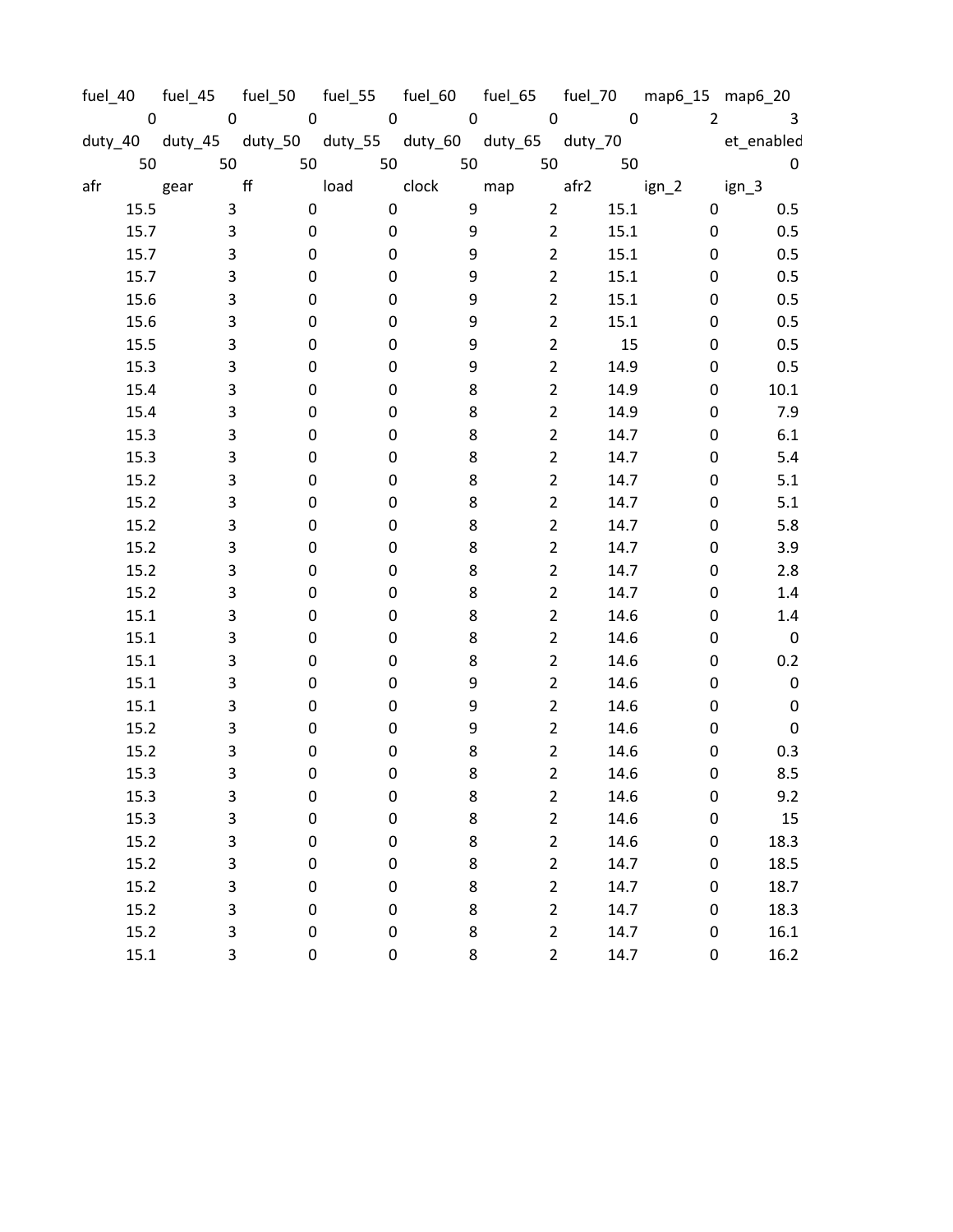| map6_25                                                        |             |       |                |       |             |      |     |        |   |        |   |     |           | map6_30 map6_35 map6_40 map6_45 map6_50 map6_55 map6_60 map6_65 |        |
|----------------------------------------------------------------|-------------|-------|----------------|-------|-------------|------|-----|--------|---|--------|---|-----|-----------|-----------------------------------------------------------------|--------|
|                                                                | 4           |       | 5              |       | 5           |      | 5   |        | 5 |        | 5 |     | 5         | 5                                                               | 5      |
| et_n1minr; et_n1maxr et_n1ramp et_n1ming et_n1mina et_n1minafr |             |       |                |       |             |      |     |        |   |        |   |     |           |                                                                 |        |
|                                                                | 0           |       | 0              |       | $\mathbf 0$ |      | 0   |        | 0 |        | 0 |     |           |                                                                 |        |
| ign_4                                                          |             | ign_5 |                | ign_6 |             | oilf |     | waterf |   | transf |   | e85 |           | boost2                                                          | trims2 |
|                                                                | 0           |       | 0.5            |       | 0           |      | 225 | 167    |   |        | 0 |     | $\pmb{0}$ | 0.1                                                             | 27     |
|                                                                | 0           |       | 0.5            |       | $\pmb{0}$   |      | 225 | 167    |   |        | 0 |     | 0         | 0.1                                                             | 28     |
|                                                                | 0           |       | 0.5            |       | 0           |      | 225 | 167    |   |        | 0 |     | 0         | 0.1                                                             | 28     |
|                                                                | 0           |       | 0.5            |       | $\mathbf 0$ |      | 225 | 167    |   |        | 0 |     | 0         | 0.1                                                             | 29     |
|                                                                | 0           |       | 0.5            |       | 0           |      | 225 | 167    |   |        | 0 |     | 0         | 0.1                                                             | 29     |
|                                                                | 0           |       | 0.5            |       | 0           |      | 225 | 167    |   |        | 0 |     | 0         | 0.1                                                             | 29     |
|                                                                | 0           |       | 0.5            |       | 0           |      | 225 | 167    |   |        | 0 |     | 0         | 0.1                                                             | 29     |
|                                                                | 0           |       | 0.5            |       | 0           |      | 225 | 167    |   |        | 0 |     | 0         | 0.1                                                             | 29     |
|                                                                | 0           |       | 9.8            |       | $\mathbf 0$ |      | 225 | 167    |   |        | 0 |     | 0         | 0.1                                                             | 30     |
|                                                                | 0           |       | 7.9            |       | 0           |      | 225 | 167    |   |        | 0 |     | 0         | 0.1                                                             | 30     |
|                                                                | 0           |       | 6.3            |       | 0           |      | 225 | 167    |   |        | 0 |     | 0         | 0.1                                                             | 29     |
|                                                                | 0           |       | 4.8            |       | 0           |      | 225 | 167    |   |        | 0 |     | 0         | 0.1                                                             | 29     |
|                                                                | 0           |       | 5.7            |       | 0           |      | 225 | 167    |   |        | 0 |     | 0         | 0.1                                                             | 29     |
|                                                                | 0           |       | 4.9            |       | 0           |      | 225 | 168    |   |        | 0 |     | 0         | 0.1                                                             | 29     |
|                                                                | 0           |       | 5.3            |       | 0           |      | 225 | 168    |   |        | 0 |     | 0         | 0.1                                                             | 29     |
|                                                                | 0           |       | 4.4            |       | 0           |      | 225 | 168    |   |        | 0 |     | 0         | 0.1                                                             | 29     |
|                                                                | 0           |       | $2.1\,$        |       | 0           |      | 225 | 168    |   |        | 0 |     | 0         | 0.1                                                             | 29     |
|                                                                | 0           |       | $\overline{2}$ |       | 0           |      | 225 | 168    |   |        | 0 |     | 0         | 0.1                                                             | 29     |
|                                                                | 0           |       | $\overline{2}$ |       | 0           |      | 225 | 168    |   |        | 0 |     | 0         | 0.1                                                             | 29     |
|                                                                | 0           |       | 0              |       | 0           |      | 225 | 168    |   |        | 0 |     | 0         | 0.1                                                             | 29     |
|                                                                | 0           |       | 0              |       | 0           |      | 225 | 168    |   |        | 0 |     | 0         | 0.1                                                             | 29     |
|                                                                | 0           |       | 0              |       | 0           |      | 225 | 168    |   |        | 0 |     | 0         | 0.1                                                             | 28     |
|                                                                | 0           |       | 0              |       | 0           |      | 225 | 168    |   |        | 0 |     | 0         | $0.1\,$                                                         | 28     |
|                                                                | 0           |       | 0              |       | 0           |      | 225 | 168    |   |        | 0 |     | 0         | 0.1                                                             | 28     |
|                                                                | 0           |       | 0.3            |       | 0           |      | 225 | 168    |   |        | 0 |     | 0         | 0.1                                                             | 28     |
|                                                                | $\mathbf 0$ |       | 8.7            |       | 0           |      | 225 | 168    |   |        | 0 |     | 0         | 0.1                                                             | 28     |
|                                                                | 0           |       | 9.2            |       | $\pmb{0}$   |      | 225 | 168    |   |        | 0 |     | 0         | 0.1                                                             | 28     |
|                                                                | 0           |       | 15.1           |       | $\mathbf 0$ |      | 225 | 168    |   |        | 0 |     | 0         | 0.1                                                             | 28     |
|                                                                | 0           |       | 20.5           |       | 0           |      | 225 | 168    |   |        | 0 |     | 0         | 0.1                                                             | 28     |
|                                                                | 0           |       | 18.5           |       | $\pmb{0}$   |      | 225 | 168    |   |        | 0 |     | 0         | 0.1                                                             | 28     |
|                                                                | 0           |       | 18.8           |       | 0           |      | 225 | 168    |   |        | 0 |     | 0         | 0.1                                                             | 28     |
|                                                                | 0           |       | 16.8           |       | 0           |      | 225 | 168    |   |        | 0 |     | 0         | $0.1\,$                                                         | 28     |
|                                                                | 0           |       | 16.1           |       | $\pmb{0}$   |      | 225 | 168    |   |        | 0 |     | 0         | 0.1                                                             | 28     |
|                                                                | 0           |       | 16.2           |       | 0           |      | 225 | 168    |   |        | 0 |     | 0         | 0.1                                                             | 28     |